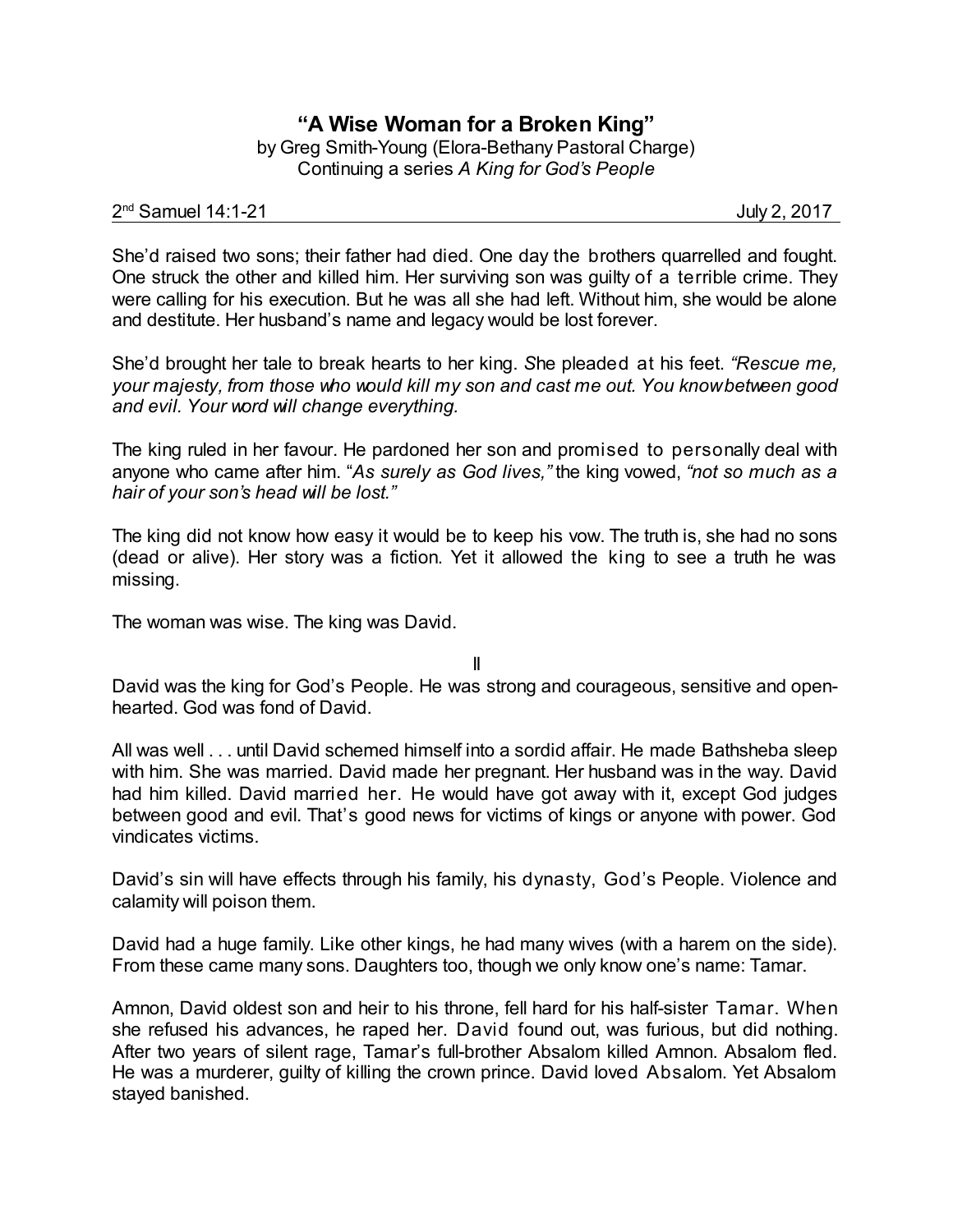Let's listen now to the Scripture reading. Three years have passed, and David can't stop thinking of Absalom.

*See the Scripture by clicking [here](https://www.biblegateway.com/passage/?search=2+samuel+14&version=CEB).*

III

This woman from the village of Tekoa was wise: quick on her feet, good with words, courageous.<sup>1</sup>

Joab recruited her to perform a theatre for the king (though his majesty would not know she was acting). Joab got her ready — stage, costume, script. Like all good actors, she then made it her own story. <sup>2</sup> Like any great story, hers planted deep into David's imagination. There, it grew into a new possibility.

Her play was the story of a mother, torn between two sons, one who had murdered the other. The neighbours are screaming for law-and-order. The wrong must be righted, the price paid, and the guilty punished. Should she join in their cries? The victim is her son. What does she owe to him? Yet the victimizer is also her son. What of him?

She cannot help the first. He is dead and gone. The second son's crime is done. He cannot, to make up a word, be "un-guiltied." But he can be protected and restored! She pleads that possibility of saving him before the king. As we saw, the king sides with her.

Her play was based on true events, and she turns it to David himself. He is torn between two sons, one murdered by the other. Though Amnon committed brutal rape and incest, his blood is no less red on Absalom's hands. With the heir apparent assassinated, the House of David totters and the nation trembles. Justice must be done, for Amnon!

<sup>1</sup> Claudia Camp observes that "she persists through the dangerous and unpredictable turns in her conversation with David: she clearly understands that "with patience a ruler may be persuaded, and a soft tongue can break bones" (Prov 25:15)." Claudia V. Camp. "Wise Woman of Tekoa: Bible" Jewish Women: A Comprehensive Historical Encyclopedia. March 1, 2009. Jewish Women's Archive. (Viewed on June 28, 2017; [https://jwa.org/encyclopedia/article/wise-woman-of-tekoa-bible](<https://jwa.org/encyclopedia/article/wise-woman-of-tekoa-bible))

<sup>2</sup> I agree with Leah Kohn's assessment: "'And Joab put the words into her mouth,' suggest that, in addition to suggesting the woman of Tekoa present herself as a woman in mourning, Joab explains to her David's predicament and the reasons why Absalom does not legally deserve to be put to death. Beyond this information, Joab leaves to her discretion the exact words to use in addressing the king, as well as her replies to his questions. That Joab trusts the woman of Tekoa to this extent suggests her strength as a diplomat and the depth of her instinct, self- possession and intelligence." Leah Kohn. "The Woman of Tekoa: A Proper Use of Personal Talent" Torah.org December 19, 2012. (Viewed on June 28, 2017; <https://torah.org/learning/women-class66/>)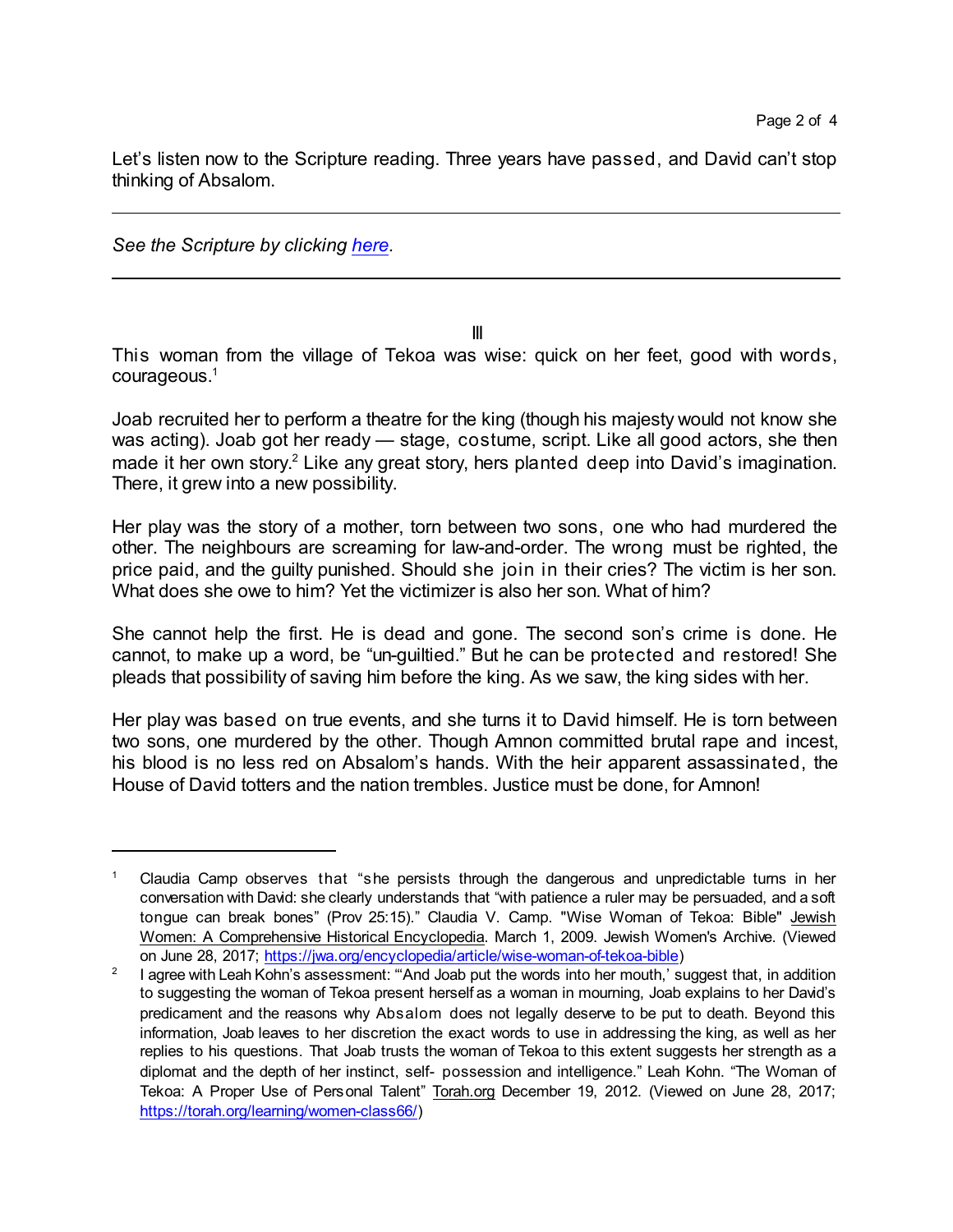But what of Absalom, his son too? Amnon is beyond helping now. But Absalom? He cannot be "un-guiltied." Yet he can be returned and restored.

The woman decided for her living son, and David backed her up. Now, can David imagine doing the same for his own real-life living son? For Absalom?

IV

Did you notice the image for death the wise woman offered? *"Like water spilled on the ground, which cannot be recovered, so we must die."* True. But does she use it truthfully? I worry? Is she trying to persuade David to"banish" murdered Amnon from his memory? "Amnon's gone. You can't help him. Forget him."

Is forgetting the way to reconciliation?

David's family has had too much forgetting. David wanted everyone to forget Uriah, Bathsheba's husband whom he'd murdered.<sup>3</sup> And what of Tamar? After Amnon raped her, David did nothing. I think he'd rather it be forgotten.

Dare we forget? Forget the wronged, the murdered, the abused and assaulted? Dare we forget? Forget those covered in mass graves, or sent in ashes up death-camp chimneys?

Canada's 150! I am happy to celebrate our country, but not at the cost of forgetting. Dare we forget that this land is for sharing with First Nations? Those are the terms of the treaties we signed, but then ignored and tried to forget. Dare we forget land theft, cultural destruction, child kidnapping, exploitation and bigotry? Dare we forget wounded lives and communities? Dare we cover up, "get over it" and move on? The good news of Canada 150 is that we are not forgetting. Even if we try to, we are not being allowed to. Thank God!

 $\vee$ 

Thank God! As followers of Jesus, people who trust him and been entrusted to him, we don't need to try to forget. We must not be afraid of remembering.

The woman offered this wisdom to her king:

*Like water spilled on the ground, which cannot be recovered, so we must die. But that is not what God desires. Rather, he devises ways so that a banished person does not remain banished from him.*

God would not allow Uriah to be forgoetten. The Bible continues to remember Uriah by referring to Bathsheba as "Uriah's wife." (See 2<sup>nd</sup> Samuel 12:10,15; 1<sup>st</sup> Kings 15:5 and in the New Testament, Matthew 1:6.